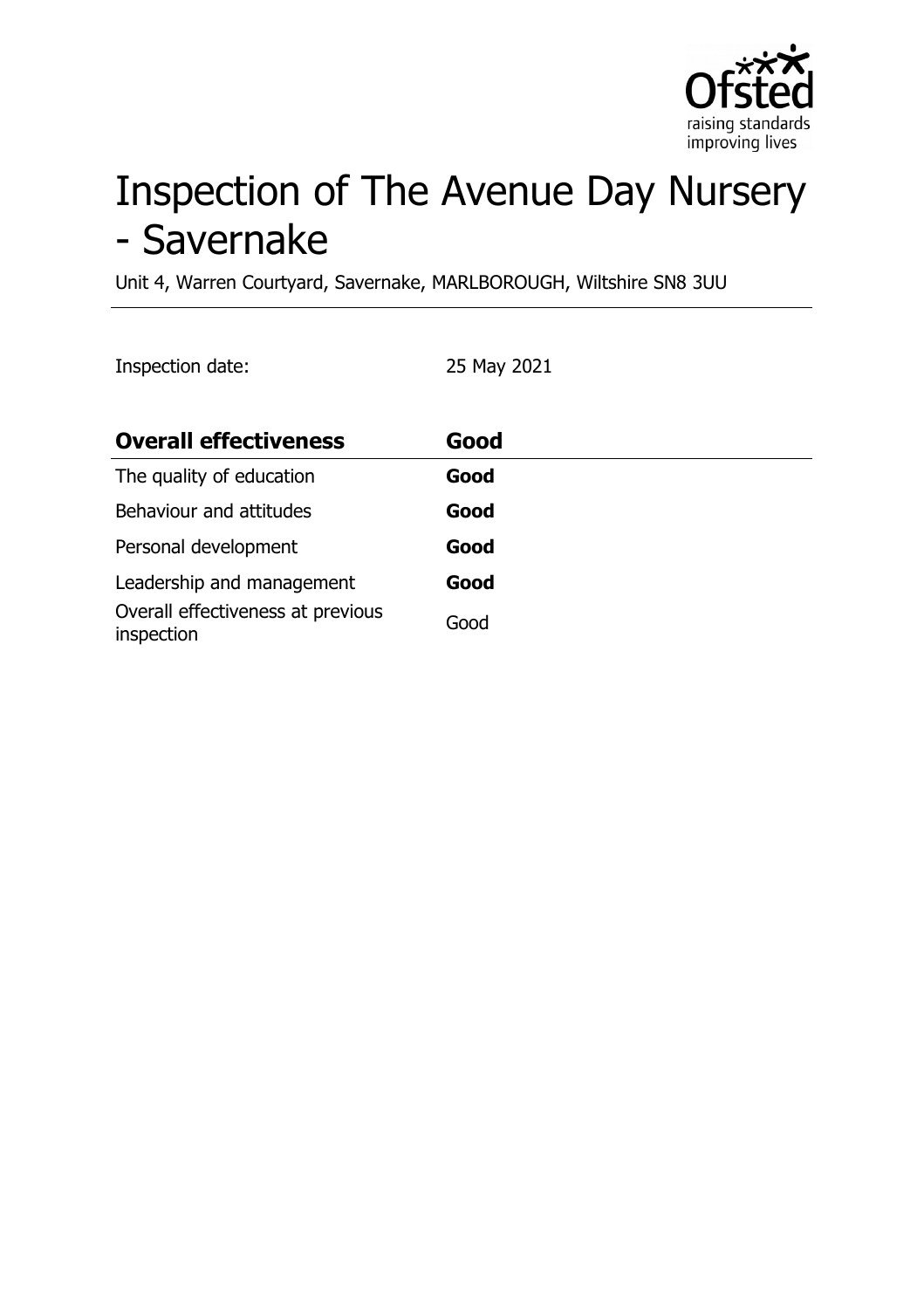

## **What is it like to attend this early years setting?**

#### **The provision is good**

Children are happy and settled in this rural nursery. They arrive keen to learn and have good opportunities to follow their interests and develop curiosity across the whole curriculum. For example, children excitedly plant out the bean shoots that they have germinated. They show interest in the varied range of resources and experiences on offer. For example, younger children enjoy exploring the texture of natural materials, such as dried leaves and conkers.

Staff are committed to helping each child to make the best possible progress. They have recently adapted their planning to follow children's interests more closely and are currently developing this approach further. They understand what children need to learn and provide appropriate opportunities to help them consolidate this learning.

Children are proud of what they do and enthusiastically show adults their drawing and writing. They confidently make decisions about their play and enjoy interacting with staff and other children. They are well behaved; learning to use good manners from an early age and learning to share and take turns. Staff calmly remind children of the rules, such as using 'walking feet'.

Staff have maintained communication with parents throughout the COVID-19 (coronavirus) pandemic. When most children were not attending, staff set up a closed social media page, which included videos of them reading stories. This helped children and families to maintain a link to the nursery. Although parents do not currently come into the nursery, staff make a point of sharing information at drop-off and collection as well as sharing information about the children's progress online.

### **What does the early years setting do well and what does it need to do better?**

- $\blacksquare$  Children have great opportunities to learn about the natural world. They visit the local forest on a regular basis and older children take part in regular forest school sessions. Younger children love watching the activity in the farmyard, observing the cows and calves and watching the tractors. Children regularly visit the farm's milk parlour to buy milk and milkshakes.
- Staff know children well. They seek information from parents before children start which helps them to follow babies' routines and establish what children can already do. They make regular observations of children's progress so that they are aware of what steps children need to take next in their learning. Staff carefully note children's interests and use these to support their ongoing learning and development.
- $\blacksquare$  There are limited opportunities for children to learn about wider society and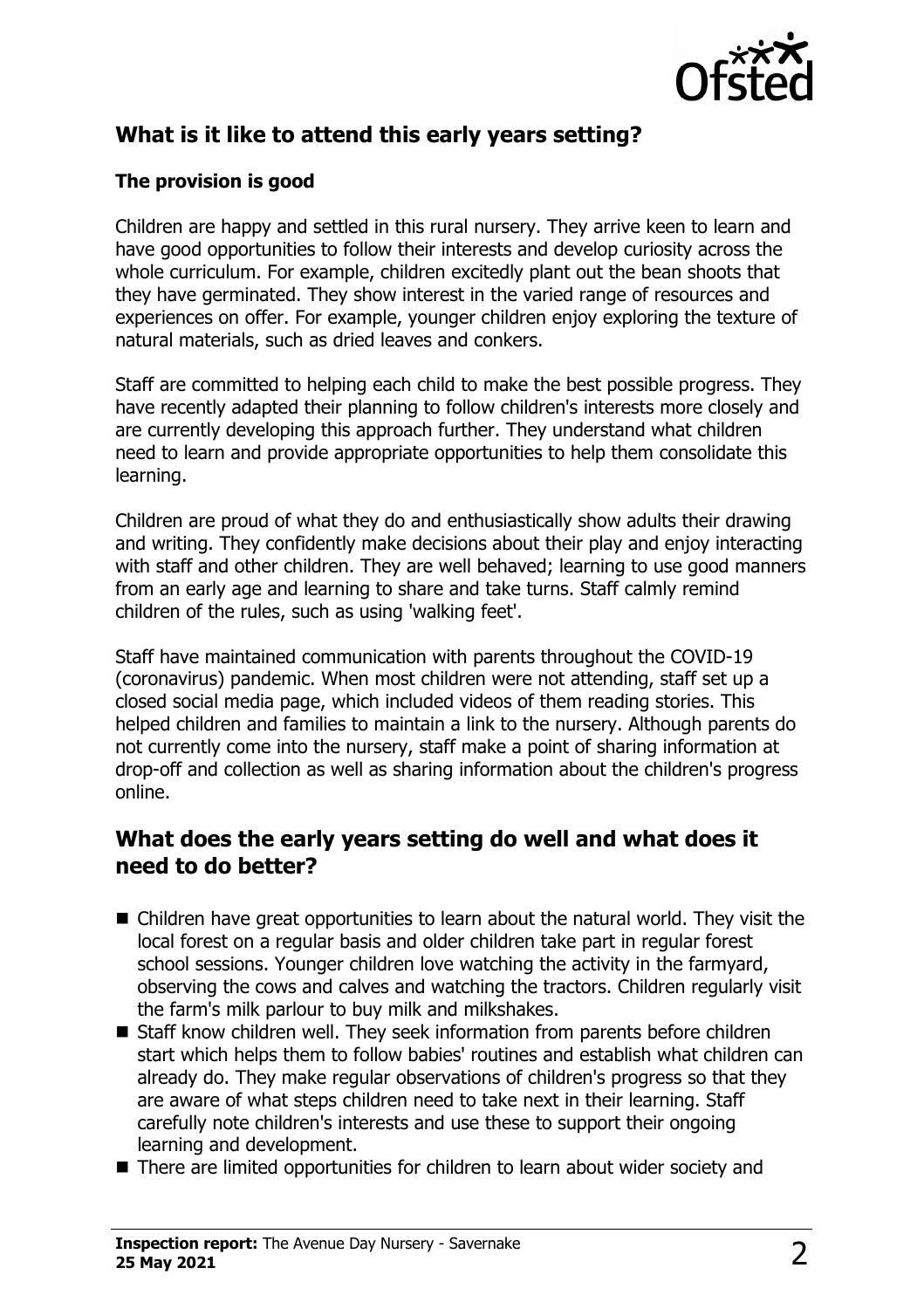

differences and similarities. Each room has only a small range of resources that show positive images of diversity and these are not routinely used in children's day-to-day play and learning.

- $\blacksquare$  Staff provide good support for those children who need additional help. When they identify that a child may be at risk of falling behind in their development, they promptly assess what the child needs. The special needs coordinator works with other agencies to ensure that children receive the support they need, and staff use effective strategies to help children make progress. For example, they use 'bucket time' where children select and play with a favourite activity from the bucket to help them concentrate for increasingly longer periods of time.
- Managers have identified that the pre-school room has had issues to overcome since COVID-19 restrictions have been lifted. There have been staffing issues which have resulted in some gaps in staff's observations of children and a slower implementation of the nursery's new approach to planning. At times, the room feels busy and loud which does not provide the best possible learning environment for children. Managers have drawn up an action plan to help resolve these issues but this is yet to be fully implemented.
- Most children develop good communication skills. Staff and older children talk about a wide variety of subjects and younger children learn new vocabulary such as 'crunchy' during their play. Staff support those children who need extra support with their communication. For example, they use sign language in the room for two- to three-year-olds to help them understand and communicate.
- $\blacksquare$  Children have plenty of opportunities to develop their physical skills. Toddlers and babies climb up steps to look out the window and older children enjoy riding bikes, kicking balls and clambering through tunnels. There are also good opportunities for children to develop their fine motor skills. For example, a toddler carefully fits a stick in a hole and others pick up acorns and conkers, strengthening their hand muscles in readiness for early writing.

# **Safeguarding**

The arrangements for safeguarding are effective.

Staff complete annual training in safeguarding to keep their knowledge up to date and this is always on the agenda at meetings. Staff have a secure understanding of the signs that a child may be at risk of harm and know the procedures to follow if they have concerns. They are aware that they can make a referral themselves and know that there is a whistleblowing policy they can follow if they have concerns about a member of staff. Staff carry out daily risk assessments to ensure that the premises are safe and suitable for children to use.

## **What does the setting need to do to improve?**

**To further improve the quality of the early years provision, the provider should:**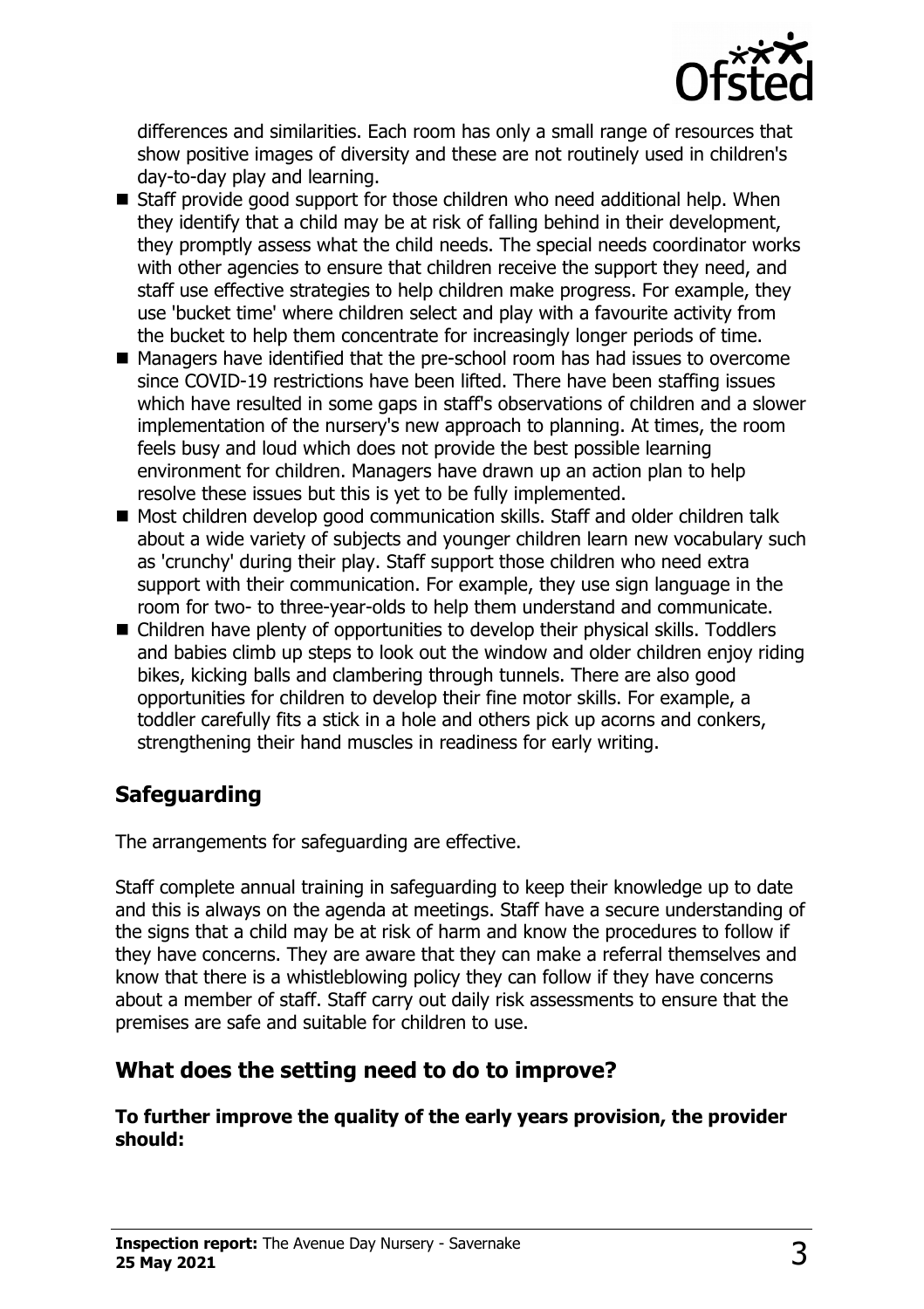

- n implement existing action plans to further enhance the provision in the preschool room
- enhance the opportunities for children to learn more about the wider world and the differences and similarities between people.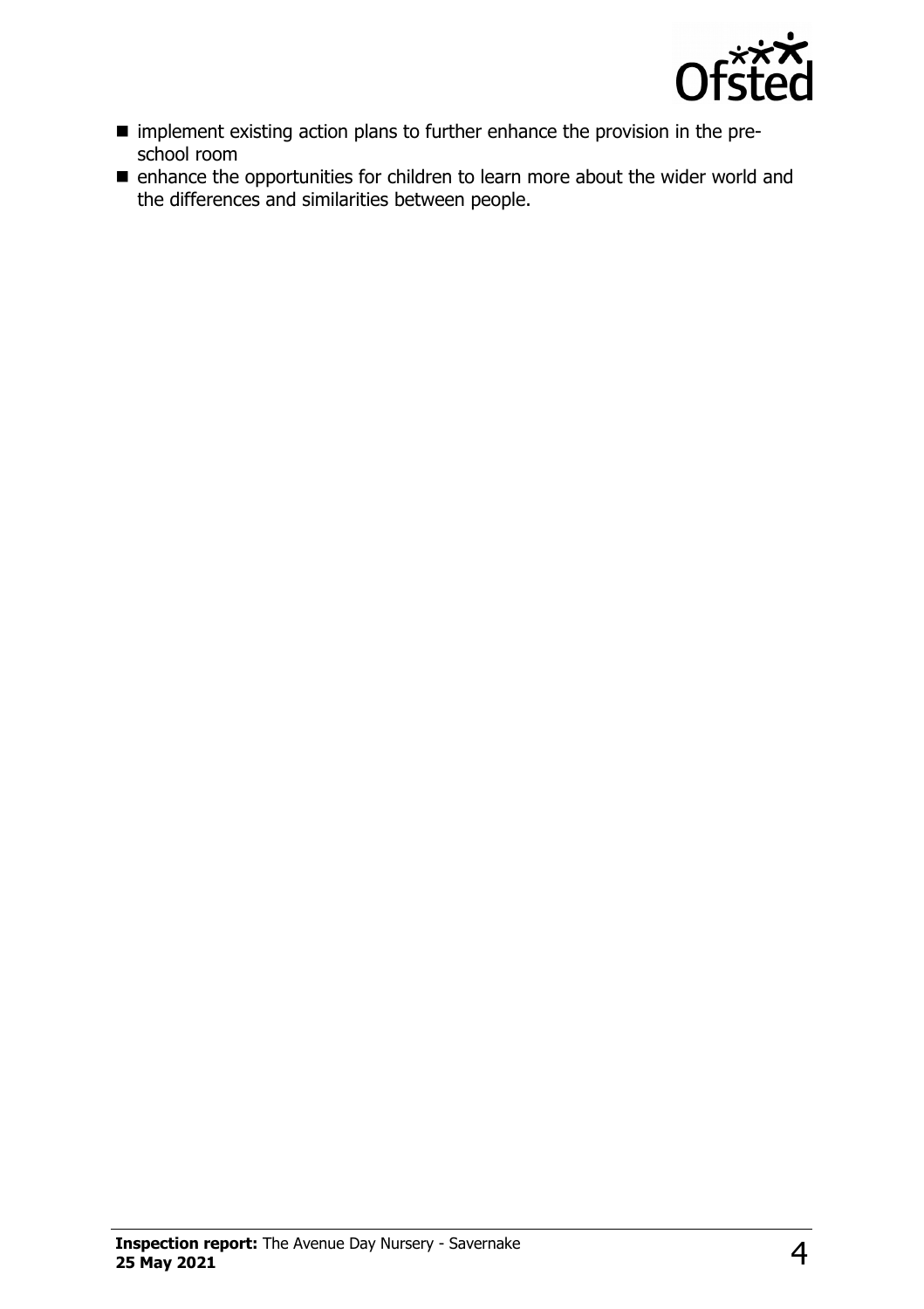

| <b>Setting details</b>                         |                                                                                      |
|------------------------------------------------|--------------------------------------------------------------------------------------|
| Unique reference number                        | EY349149                                                                             |
| <b>Local authority</b>                         | Wiltshire                                                                            |
| <b>Inspection number</b>                       | 10195189                                                                             |
| <b>Type of provision</b>                       | Childcare on non-domestic premises                                                   |
| <b>Registers</b>                               | Early Years Register, Compulsory Childcare<br>Register, Voluntary Childcare Register |
| Day care type                                  | Full day care                                                                        |
| Age range of children at time of<br>inspection | $1$ to $10$                                                                          |
| <b>Total number of places</b>                  | 80                                                                                   |
| Number of children on roll                     | 122                                                                                  |
| Name of registered person                      | The Avenue Day Nursery Partnership                                                   |
| Registered person unique<br>reference number   | RP901025                                                                             |
| <b>Telephone number</b>                        | 01672870790                                                                          |
| Date of previous inspection                    | 18 October 2017                                                                      |

## **Information about this early years setting**

The Avenue Day Nursery - Savernake registered in 2007. It operates from a converted barn within the Warren Courtyard complex at Savernake, near Marlborough, Wiltshire. The nursery is situated in a rural setting in the grounds of a working dairy farm. The nursery is open each weekday from 8am until 6pm. The nursery employs 15 members of staff. Of these, 13 hold appropriate early years qualifications.

## **Information about this inspection**

**Inspector**

Catherine Sample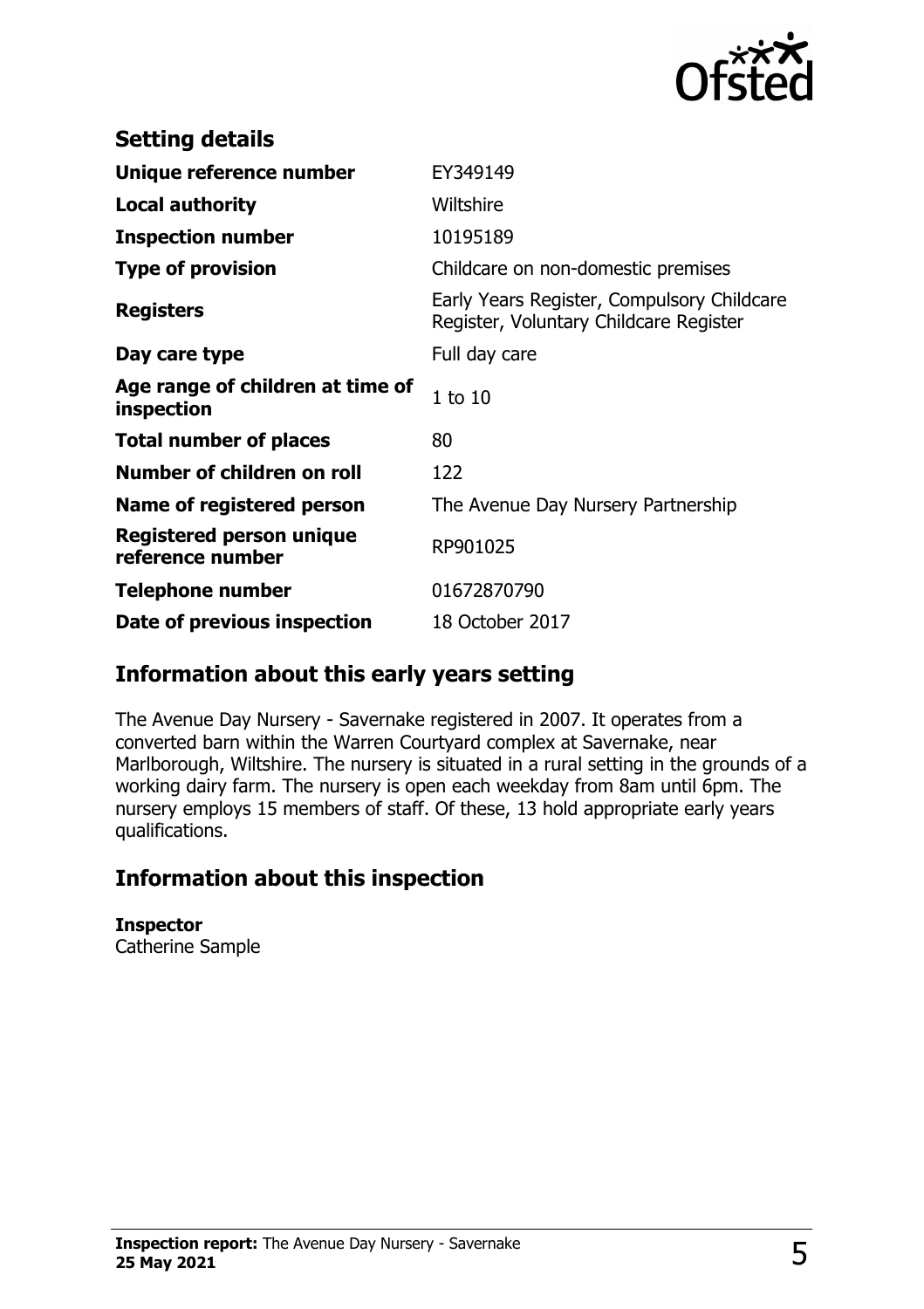

#### **Inspection activities**

- $\blacksquare$  This was the first routine inspection the setting received since the COVID-19 (coronavirus) pandemic began. The inspector discussed the impact of the pandemic with the setting and has taken that into account in their evaluation of the setting.
- The manager and inspector completed a learning walk together and discussed how she organises her provision and her curriculum intent.
- $\blacksquare$  The inspector carried out a joint observation with the manager to assess the quality of teaching.
- $\blacksquare$  Children spoke to the inspector about what they enjoy doing at the setting.
- $\blacksquare$  The inspector tracked children to assess their progress.
- $\blacksquare$  The inspector spoke to parents to get their views about the setting.
- $\blacksquare$  The inspector viewed some documentation, including training certificates and proof of staff's suitability.

We carried out this inspection under sections 49 and 50 of the Childcare Act 2006 on the quality and standards of provision that is registered on the Early Years Register. The registered person must ensure that this provision complies with the statutory framework for children's learning, development and care, known as the early years foundation stage.

If you are not happy with the inspection or the report, you can [complain to Ofsted.](http://www.gov.uk/complain-ofsted-report)